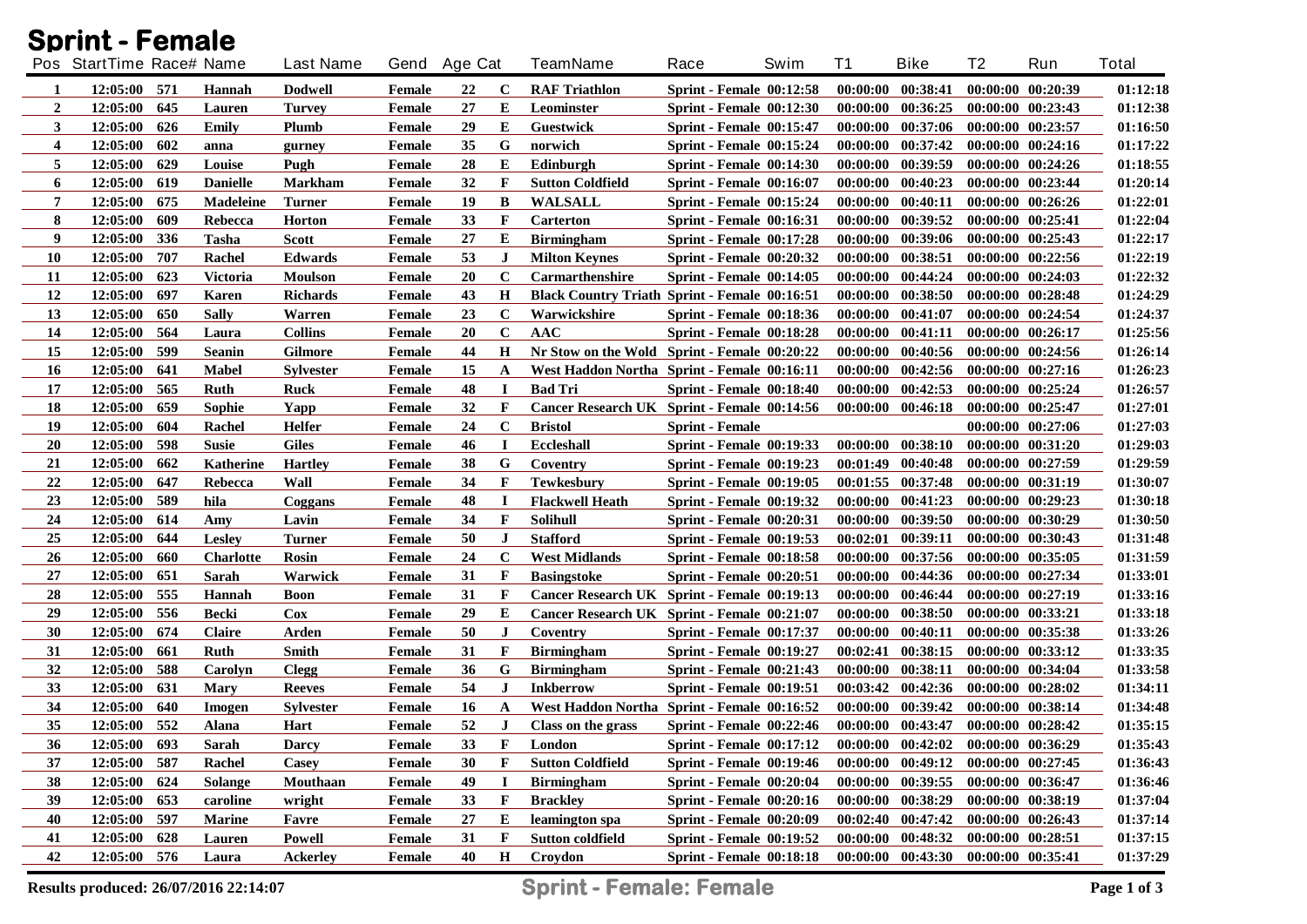|                                                                                        | Pos StartTime Race# Name |     |                         | <b>Last Name</b>              | Gend   | <b>Age Cat</b> |              | <b>TeamName</b>                             | Race                            | Swim | <b>T1</b> | <b>Bike</b>                                 | T <sub>2</sub>        | Run                   | <b>Total</b> |
|----------------------------------------------------------------------------------------|--------------------------|-----|-------------------------|-------------------------------|--------|----------------|--------------|---------------------------------------------|---------------------------------|------|-----------|---------------------------------------------|-----------------------|-----------------------|--------------|
| 43                                                                                     | 12:05:00 590             |     | Andrea                  | <b>Cooper</b>                 | Female | 36             | G            | Southampton                                 | Sprint - Female $00:21:32$      |      |           | $00:01:54$ $00:43:08$                       |                       | 00:00:00 00:31:10     | 01:37:44     |
| 44                                                                                     | 12:05:00 584             |     | <b>Sue</b>              | <b>Broadhurst</b>             | Female | 56             | K            | sutton coldfield                            | Sprint - Female 00:20:12        |      |           | $00:03:20$ $00:42:47$                       |                       | 00:00:00 00:31:44     | 01:38:03     |
| 45                                                                                     | 12:05:00                 | 563 | Rebecca                 | <b>Willis</b>                 | Female | 37             | G            | <b>Marie Curie</b>                          | <b>Sprint - Female 00:19:00</b> |      |           | $00:02:08$ 00:49:43                         | 00:00:00 00:27:53     |                       | 01:38:44     |
| 46                                                                                     | 12:05:00                 | 630 | Samantha                | Radford                       | Female | 45             | $\bf{I}$     | <b>Sutton coldfield</b>                     | <b>Sprint - Female 00:21:53</b> |      |           | $00:00:00$ $00:45:33$                       | 00:00:00 00:31:31     |                       | 01:38:57     |
| 47                                                                                     | 12:05:00                 | 613 | <b>FLORENCE LACY</b>    |                               | Female | 30             | F            | Walsall                                     | Sprint - Female 00:20:27        |      |           | $00:02:42$ $00:45:55$                       | $00:00:00$ $00:31:48$ |                       | 01:40:52     |
| 48                                                                                     | 12:05:00                 | 580 | Abigail                 | <b>Baines</b>                 | Female | 32             | F            | Nantwich                                    | Sprint - Female 00:20:34        |      |           | $00:00:00$ $00:45:49$                       | 00:00:00 00:34:30     |                       | 01:40:53     |
| 49                                                                                     | 12:05:00                 | 303 | Anne                    | <b>Bowman</b>                 | Female | 34             | $\mathbf{F}$ | London                                      | <b>Sprint - Female 00:19:01</b> |      |           | $00:03:46$ $00:47:15$                       | $00:00:00$ $00:31:13$ |                       | 01:41:15     |
| 50                                                                                     | 12:05:00                 | 607 | <b>Victoria</b>         | <b>Holmes</b>                 | Female | 31             | $\mathbf{F}$ | leicester                                   | Sprint - Female 00:18:14        |      |           | $00:00:00$ $00:49:06$                       |                       | 00:00:00 00:34:16     | 01:41:36     |
| 51                                                                                     | 12:05:00                 | 649 | Rachael                 | Ward                          | Female | 47             | $\bf{I}$     | <b>Kingstone</b>                            | <b>Sprint - Female 00:22:34</b> |      |           | $00:00:00$ $00:47:18$                       |                       | 00:00:00 00:31:48     | 01:41:40     |
| 52                                                                                     | 12:05:00                 | 638 | Helen                   | <b>Stubley</b>                | Female | 37             | G            | Crovdon                                     | <b>Sprint - Female 00:21:16</b> |      |           | $00:00:00$ $00:47:50$                       | $00:00:00$ $00:33:05$ |                       | 01:42:11     |
| 53                                                                                     | 12:05:00                 | 608 | Pamela                  | Homer                         | Female | 55             | K            | <b>Birmingham</b>                           | <b>Sprint - Female 00:18:53</b> |      | 00:00:00  |                                             |                       |                       | 01:42:15     |
| 54                                                                                     | 12:05:00                 | 570 | Emma                    | <b>Bradbury</b>               | Female | 37             | G            | purple-pink                                 | <b>Sprint - Female 00:21:37</b> |      |           | $00:02:16$ $00:44:25$ $00:00:00$ $00:34:10$ |                       |                       | 01:42:28     |
| 56                                                                                     | 12:58:59                 | 694 | Emma                    | Done                          | Female | 33             | F            | Nantwich                                    | Sprint - Female 00:06:04        |      |           | $00:00:00$ $01:02:01$                       |                       | $00:01:24$ $00:45:19$ | 01:42:40     |
| 55                                                                                     | 12:05:00                 | 579 | melanie                 | Aucott                        | Female | 53             | J            | halesowen                                   | <b>Sprint - Female 00:20:42</b> |      |           | $00:02:13$ $00:48:20$                       |                       | 00:00:00 00:31:25     | 01:42:40     |
| 57                                                                                     | 12:05:00                 | 622 | Lauren                  | <b>Morris</b>                 | Female | 32             | F            | Oxford                                      | <b>Sprint - Female 00:21:53</b> |      | 00:00:00  | 00:46:55                                    |                       | 00:00:00 00:33:54     | 01:42:42     |
| 58                                                                                     | 12:05:00                 | 562 | Kate                    | Whiting                       | Female | 54             | $\bf J$      | Cancer Research UK Sprint - Female 00:23:00 |                                 |      | 00:00:00  | 00:46:58                                    |                       | 00:00:00 00:33:10     | 01:43:08     |
| 59                                                                                     | 12:05:00                 | 612 | Anne                    | <b>Kelsall</b>                | Female | 59             | K            | Walsall                                     | <b>Sprint - Female 00:20:39</b> |      | 00:02:50  | 00:50:44                                    | 00:00:00 00:29:37     |                       | 01:43:50     |
| 60                                                                                     | 12:05:00                 | 658 | <b>Christin</b>         | Lau                           | Female | 20             | $\mathbf C$  | <b>Sutton Coldfield</b>                     | <b>Sprint - Female 00:23:51</b> |      | 00:00:00  | 00:48:00                                    | 00:00:00 00:32:11     |                       | 01:44:02     |
| 61                                                                                     | 12:05:00                 | 600 | Ann                     | <b>Gledson</b>                | Female | 44             | H            | Manchester                                  | Sprint - Female 00:20:52        |      | 00:00:00  | 00:49:57                                    | 00:00:00 00:34:11     |                       | 01:45:00     |
| 62                                                                                     | 12:05:00                 | 578 |                         | <b>Helen Clare Arrowsmith</b> | Female | 45             | $\bf{I}$     | <b>Birmingham</b>                           | <b>Sprint - Female 00:21:07</b> |      | 00:00:00  | 00:54:11                                    |                       | $00:00:00$ $00:29:55$ | 01:45:13     |
| 63                                                                                     | 12:05:00                 | 595 | <b>Elizabeth</b>        | Denton                        | Female | 56             | K            | <b>Melton Mowbray</b>                       | <b>Sprint - Female 00:19:24</b> |      | 00:03:20  | 00:50:44                                    |                       | $00:00:00$ $00:32:10$ | 01:45:38     |
| 64                                                                                     | 12:05:00                 | 575 | Juliana                 | <b>Geller</b>                 | Female | 29             | E            | <b>Team Zai</b>                             | <b>Sprint - Female 00:19:12</b> |      | 00:00:00  | 00:50:43                                    |                       | 00:00:00 00:35:54     | 01:45:49     |
| 65                                                                                     | 12:05:00                 | 573 | Katie                   | <b>Matthews</b>               | Female | 28             | E            | <b>Team Lobster</b>                         | <b>Sprint - Female 00:22:50</b> |      | 00:00:00  | 00:55:11                                    |                       | 00:00:00 00:28:06     | 01:46:07     |
| 66                                                                                     | 12:05:00                 | 582 | Kate                    | <b>Barnett</b>                | Female | 25             | Е            | <b>Nottingham</b>                           | <b>Sprint - Female 00:19:34</b> |      | 00:00:00  | 00:55:48                                    |                       | 00:00:00 00:30:49     | 01:46:11     |
| 67                                                                                     | 12:05:00                 | 559 | helen                   | potter                        | Female | 40             | $\bf H$      | Cancer Research UK Sprint - Female 00:18:57 |                                 |      | 00:02:52  | 00:50:03                                    |                       | 00:00:00 00:34:25     | 01:46:17     |
| 68                                                                                     | 12:05:00                 | 560 | karen                   | smith                         | Female | 48             | $\mathbf I$  | Cancer Research UK Sprint - Female 00:20:12 |                                 |      | 00:03:12  | 00:52:18                                    |                       | 00:00:00 00:31:22     | 01:47:04     |
| 69                                                                                     | 12:05:00                 | 601 | Jane                    | Green                         | Female | 43             | $\bf H$      | <b>Solihull</b>                             | <b>Sprint - Female 00:19:59</b> |      | 00:02:19  | 00:48:12                                    |                       | 00:00:00 00:36:39     | 01:47:09     |
| 70                                                                                     | 12:05:00                 | 605 | Adele                   | Hill                          | Female | 35             | G            | Tavistock                                   | Sprint - Female 00:21:40        |      | 00:00:00  | 00:49:33                                    |                       | $00:00:00$ $00:36:10$ | 01:47:23     |
| 71                                                                                     | 12:05:00                 | 591 | <b>ANDREA</b>           | <b>CORTAZAR</b>               | Female | 27             | Е            | <b>Leamington Spa</b>                       | <b>Sprint - Female 00:21:38</b> |      | 00:00:00  | 00:49:49                                    |                       | 00:00:00 00:36:11     | 01:47:38     |
| 72                                                                                     | 12:05:00                 | 558 | Nikki                   | Lord                          | Female | 28             | Е            | Cancer Research UK Sprint - Female 00:21:25 |                                 |      | 00:00:00  | 00:52:55                                    |                       | 00:00:00 00:34:24     | 01:48:44     |
| 73                                                                                     | 12:05:00                 | 704 | Sarah                   | <b>Bottrell</b>               | Female | 39             | G            | Liverpool                                   | <b>Sprint - Female 00:17:53</b> |      | 00:00:00  | 01:03:17                                    |                       | $00:01:10$ $00:27:03$ | 01:49:23     |
| 74                                                                                     | 12:05:00                 | 652 | <b>Rosie</b>            | Woodruff                      | Female | 23             | $\bf C$      | <b>Bristol</b>                              | <b>Sprint - Female 00:25:57</b> |      | 00:00:00  | 00:54:51                                    |                       | 00:00:00 00:28:46     | 01:49:34     |
| 75                                                                                     | 12:05:00                 | 611 | Helen                   | Kelly                         | Female | 46             | $\bf I$      | <b>Stourbridge</b>                          | <b>Sprint - Female 00:22:19</b> |      | 00:00:00  | 00:55:40                                    |                       | 00:00:00 00:32:11     | 01:50:10     |
| 76                                                                                     | 12:05:00                 | 625 | Kerry                   | <b>Murdock</b>                | Female | 43             | Н            | <b>Birmingham</b>                           | <b>Sprint - Female 00:19:18</b> |      |           | $00:00:00$ $00:55:38$                       |                       | $00:00:00$ $00:35:18$ | 01:50:14     |
| ${\bf 77}$                                                                             | 12:05:00                 | 551 | charlotte               | <b>Hazell-Jackson</b>         | Female | 32             | F            | <b>Sturminster newton</b>                   | <b>Sprint - Female</b>          |      |           |                                             |                       | 00:00:00 00:36:35     | 01:50:18     |
| 78                                                                                     | 12:05:00                 | 596 | $\mathbf{J}\mathbf{ov}$ | <b>Dutton</b>                 | Female | 33             | F            | Wolverhampton                               | <b>Sprint - Female 00:21:01</b> |      |           | $00:03:28$ $00:51:38$                       |                       | 00:00:00 00:35:00     | 01:51:07     |
| 79                                                                                     | 12:05:00 684             |     | <b>Beckie</b>           | <b>Barlow</b>                 | Female | 46             | $\mathbf I$  | tamworth                                    | <b>Sprint - Female 00:23:41</b> |      |           | 00:00:00 00:51:13 00:00:00 00:36:22         |                       |                       | 01:51:16     |
| 80                                                                                     | 12:05:00                 | 567 | <b>Catherin</b>         | <b>Adkins</b>                 | Female | 52             | J            | <b>Class On The Grass</b>                   | <b>Sprint - Female 00:19:03</b> |      |           | 00:03:43 00:49:23                           |                       | 00:00:00 00:39:30     | 01:51:39     |
| 81                                                                                     | 12:05:00 557             |     | <b>Sally</b>            | <b>Hatton</b>                 | Female | 40             | H            | Cancer Research UK Sprint - Female 00:19:36 |                                 |      |           | 00:00:00 00:53:09                           |                       | 00:00:00 00:39:00     | 01:51:45     |
| 82                                                                                     | 12:05:00 594             |     | <b>MARIA</b>            | <b>DAVIES</b>                 | Female | 45             |              | <b>STAFFORD</b>                             | Sprint - Female 00:18:56        |      |           | 00:03:11 00:49:03                           |                       | 00:00:00 00:41:04     | 01:52:14     |
| 83                                                                                     | 12:05:00                 | 618 | Louise                  | Mandefield                    | Female | 42             | H            | <b>Sutton coldfield</b>                     | <b>Sprint - Female 00:25:38</b> |      |           | 00:00:00 00:54:31                           |                       | 00:00:00 00:32:13     | 01:52:22     |
| 84                                                                                     | 12:05:00                 | 593 | Lindsay                 | Crawford                      | Female | 36             | G            | <b>Blackburn</b>                            | <b>Sprint - Female 00:27:07</b> |      |           | 00:00:00 00:52:49                           |                       | 00:02:10 00:30:19     | 01:52:25     |
| 85                                                                                     | 12:05:00                 | 586 | <b>Claire</b>           | Carter                        | Female | 33             | F            | <b>Halesowen</b>                            | <b>Sprint - Female 00:21:11</b> |      |           | $00:00:00$ $01:01:02$                       |                       | 00:00:00 00:31:10     | 01:53:23     |
| 86                                                                                     | 12:05:00 561             |     | Sarah                   | <b>Tomlinson</b>              | Female | 25             | E            | Cancer Research UK Sprint - Female 00:20:01 |                                 |      |           | 00:00:00 01:02:17 00:00:00 00:32:13         |                       |                       | 01:54:31     |
| <b>Sprint - Female: Female</b><br>Page 2 of 3<br>Results produced: 26/07/2016 22:14:07 |                          |     |                         |                               |        |                |              |                                             |                                 |      |           |                                             |                       |                       |              |